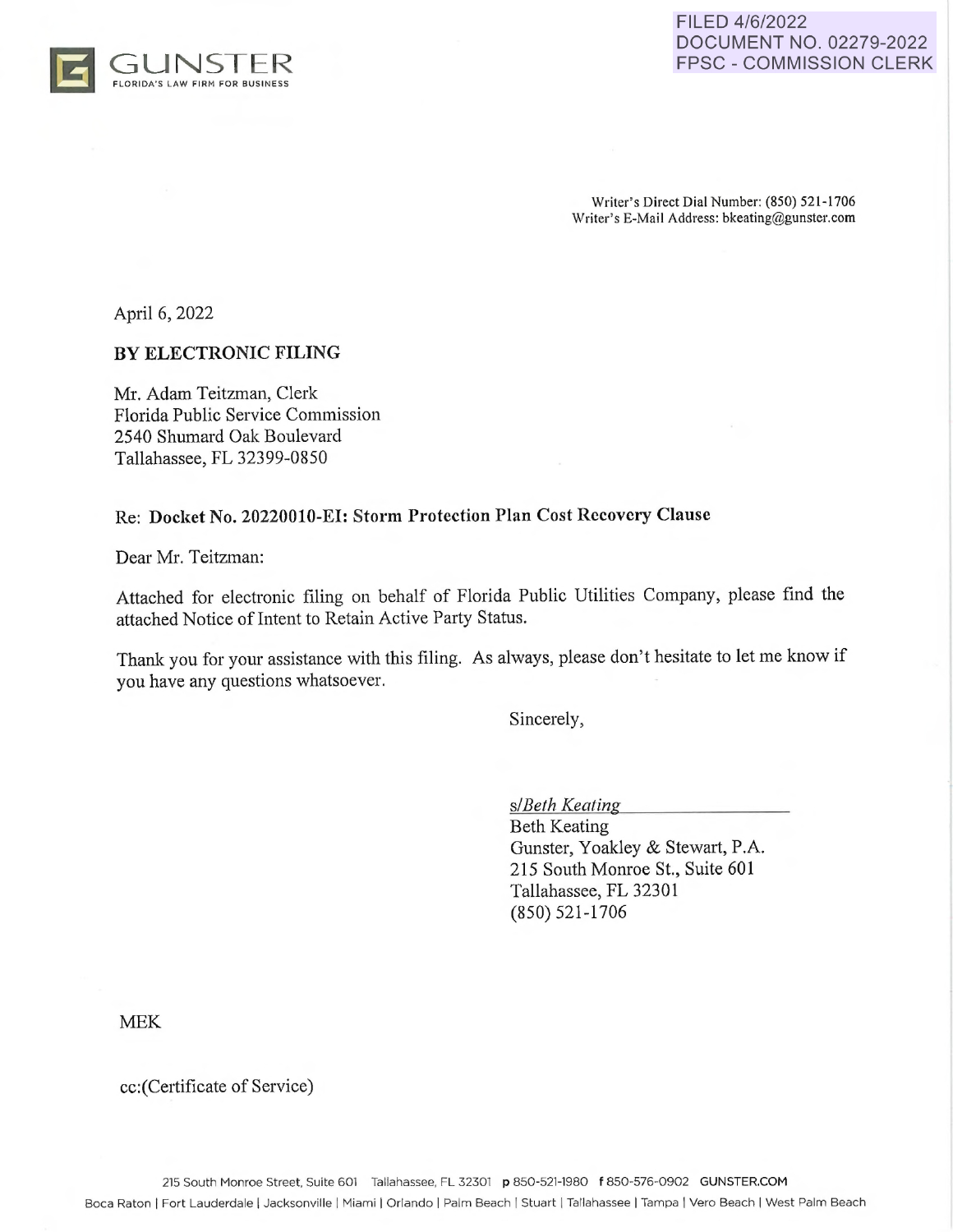## **BEFORE THE FLORIDA PUBLIC SERVICE COMMISSION**

In re: Storm Protection Plan Cost Recovery | DOCKET NO. 20220010-EI Clause

DATED: April 6, 2022

## **FLORIDA PUBLIC UTILITIES COMPANY'S NOTICE OF INTENT TO RETAIN ACTIVE PARTY STATUS**

Florida Public Utilities Company, through undersigned counsel, hereby gives notice of its intent to remain and participate as an active party to this ongoing docket. Please send copies of all notices, pleadings and other communications and documents in this docket to the following:

Beth Keating Gunster, Yoakley & Stewart, P.A. 215 South Monroe St., Suite 601 Tallahassee, FL 32301 bkeating@gunster.com

Michelle D. Napier Director, Regulatory Affairs Distribution Florida Public Utilities Company 1635 Meathe Drive West Palm Beach, Florida 33411 W: (561) 838-1712 mnapier@fpuc.com

Mike Cassel, Vice President/Government and Regulatory Affairs Florida Public Utilities Company 208 Wildlight Ave Yulee, Florida 32097 mcassel@fpuc.com

RESPECTFULLY SUBMITTED this 6<sup>th</sup> day of April, 2022.

By: s/ *Beth Keating* 

Beth Keating Gunster, Yoakley & Stewart, P.A. 215 South Monroe St., Suite 601 Tallahassee, FL 32301 (850) 521-1706 *Attorneys for Florida Public Utilities Company*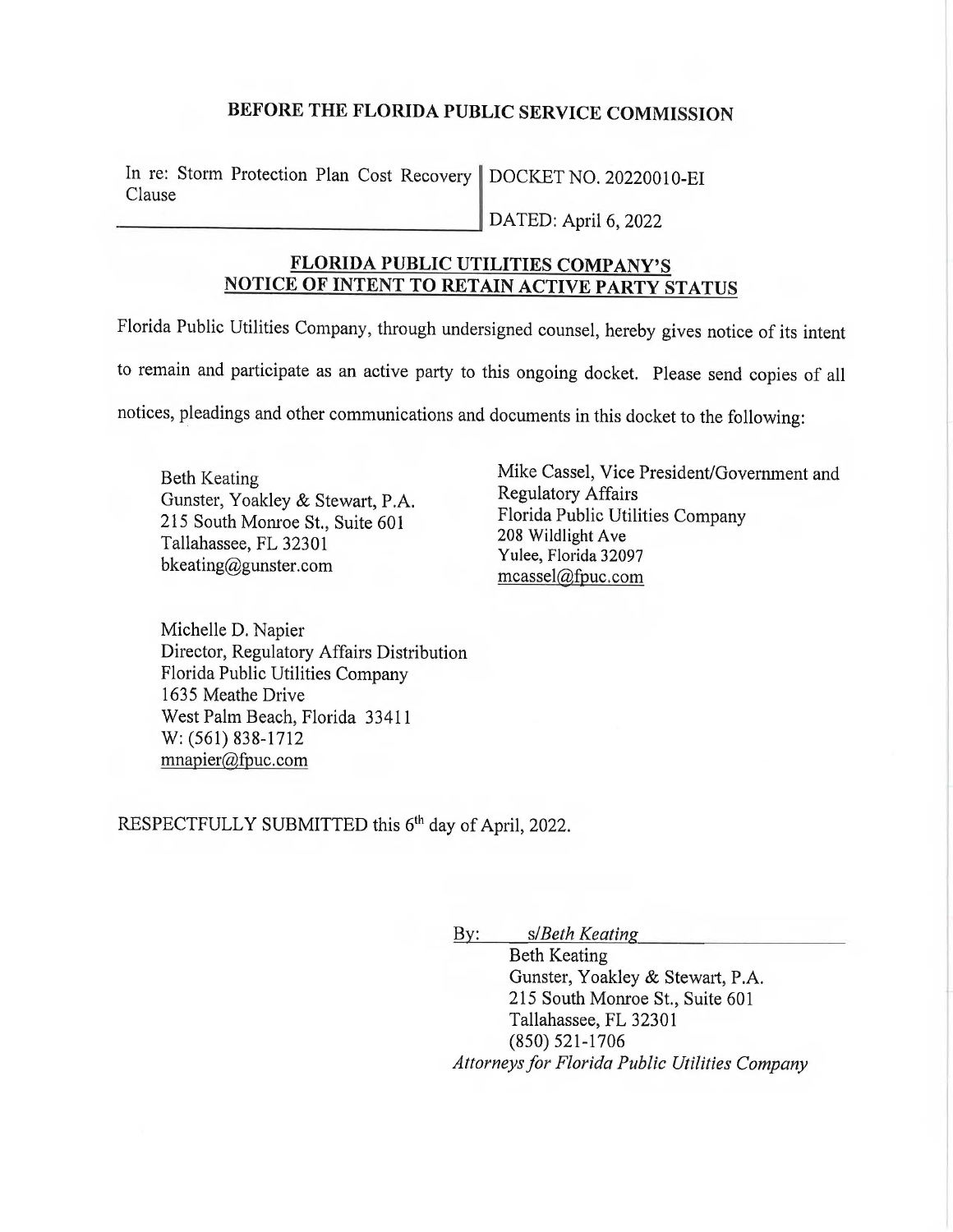# **CERTIFICATE OF SERVICE**

**I HEREBY CERTIFY** that a true and correct copy of the foregoing has been furnished by Electronic Mail to the following parties of record this  $6<sup>th</sup>$  day of April, 2022:

| Bianca Lherisson<br><b>Shaw Stiller</b><br>Florida Public Service Commission<br>2540 Shumard Oak Boulevard<br>Tallahassee, FL 32399-0850<br>blheriss@psc.state.fl.us<br>sstiller@psc.state.fl.us<br>Richard Gentry/P. Christensen/A.                                                                                                                                                                   | J. Jeffry Wahlen/Malcolm Means<br>Ausley Law Firm<br>Post Office Box 391<br>Tallahassee, FL 32302<br>jwahlen@ausley.com<br>mmeans@ausley.com<br>James W. Brew/Laura Baker |
|--------------------------------------------------------------------------------------------------------------------------------------------------------------------------------------------------------------------------------------------------------------------------------------------------------------------------------------------------------------------------------------------------------|---------------------------------------------------------------------------------------------------------------------------------------------------------------------------|
| Pirrello/S. Morse/Charles Rehwinkel/Mary<br>Wessling<br>Office of Public Counsel<br>c/o The Florida Legislature<br>111 W. Madison Street, Room 812<br>Tallahassee, FL 32399-1400<br>Gentry.Richard@leg.state.fl.us<br>Rehwinkel.Charles@leg.state.fl.us<br>Christensen.patty@leg.state.fl.us<br>Morse.stephanie@leg.state.fl.us<br>Pirrello.Anastacia@leg.state.fl.us<br>Wessling.Mary@leg.state.fl.us | Stone Matheis Xenopoulos & Brew, PC<br>Eighth Floor, West Tower<br>1025 Thomas Jefferson Street, NW<br>Washington, DC 20007<br>jbrew@smxblaw.com<br>lwb@smxblaw.com       |
| Maria Moncada<br>David Lee<br>Florida Power & Light Company<br>700 Universe Boulevard<br>Juno Beach, FL 33408-0420<br>Maria.Moncada@fpl.com<br>David.Lee@fpl.com                                                                                                                                                                                                                                       | Kenneth Hoffman<br>Florida Power & Light Company<br>215 South Monroe Street, Suite 810<br>Tallahassee, FL 32301<br>Ken.Hoffman@fpl.com                                    |
| Ms. Paula K. Brown<br>Tampa Electric Company<br><b>Regulatory Affairs</b><br>P.O. Box 111<br>Tampa, FL 33601-0111<br>Regdept@tecoenergy.com                                                                                                                                                                                                                                                            | Florida Industrial Users Power Group<br>Jon C. Moyle, Jr.<br>Moyle Law Firm<br>118 North Gadsden Street<br>Tallahassee, FL 32301<br>jmoyle@moylelaw.com                   |